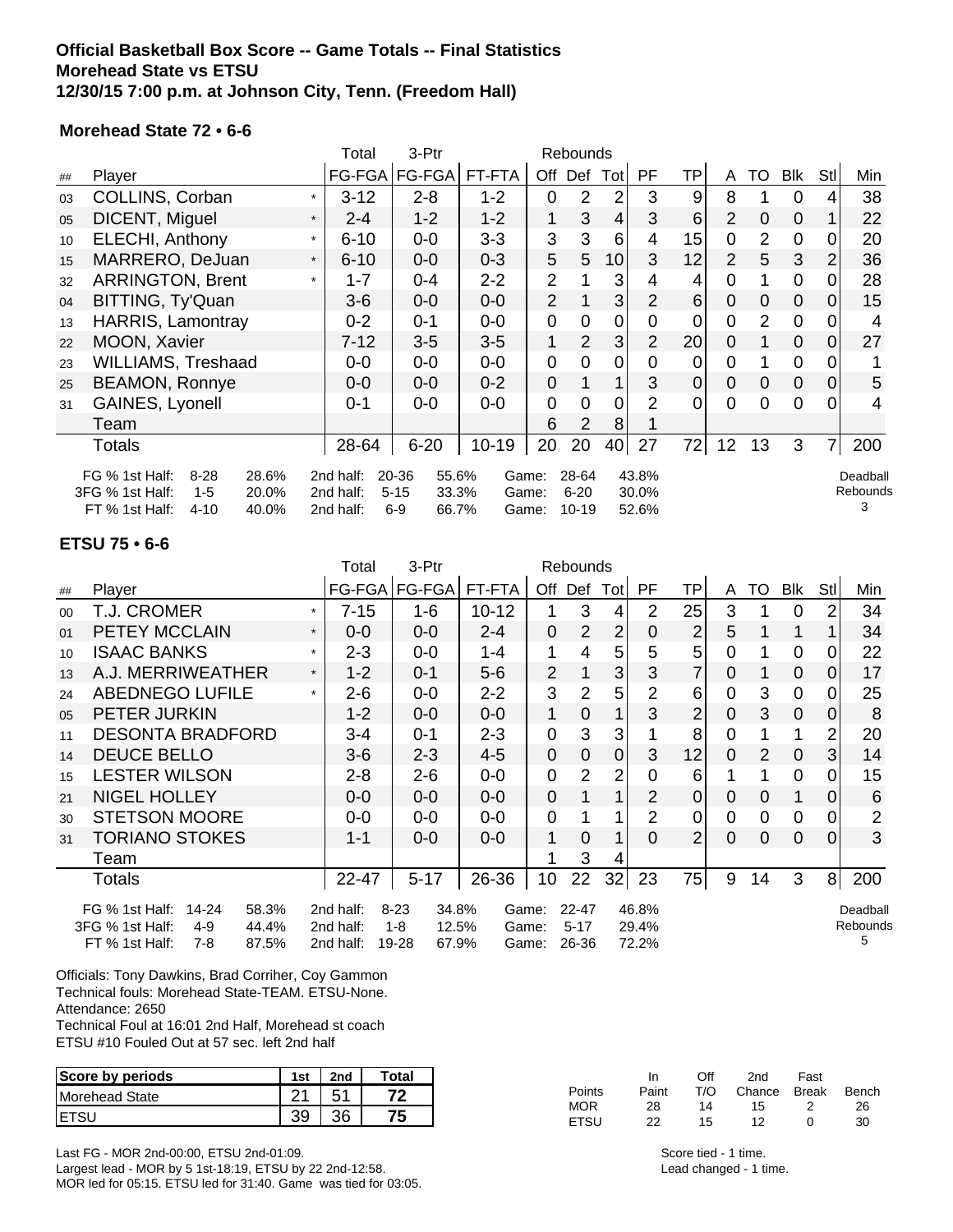# **Morehead State vs ETSU 12/30/15 7:00 p.m. at Johnson City, Tenn. (Freedom Hall) 1st PERIOD Play-by-Play (Page 1)**

| Time  |         |                | Score Margin HOME/VISITOR            |       |           |                | Time Score Margin HOME/VISITOR       |
|-------|---------|----------------|--------------------------------------|-------|-----------|----------------|--------------------------------------|
| 19:38 | $0 - 2$ | V <sub>2</sub> | GOOD! JUMPER by MARRERO, DeJuan      | 13:38 |           |                | TURNOVR by PETER JURKIN              |
| 19:38 |         |                | ASSIST by COLLINS, Corban            | 13:21 |           |                | TURNOVR by COLLINS, Corban           |
| 19:09 |         |                | FOUL by ELECHI, Anthony (P1T1)       | 12:59 |           |                | TURNOVR by PETER JURKIN              |
| 18:50 |         |                | MISSED JUMPER by ABEDNEGO LUFILE     | 12:59 |           |                | SUB IN : ABEDNEGO LUFILE             |
| 18:50 |         |                | REBOUND (DEF) by ELECHI, Anthony     | 12:59 |           |                | SUB OUT: PETER JURKIN                |
| 18:40 |         |                | FOUL by A.J. MERRIWEATHER (P1T1)     | 12:28 |           |                | <b>TURNOVR by ELECHI, Anthony</b>    |
| 18:19 | $0-5$   | V <sub>5</sub> | GOOD! 3 PTR by COLLINS, Corban       | 12:10 |           |                | MISSED 3 PTR by DESONTA BRADFORD     |
| 18:19 |         |                | ASSIST by DICENT, Miguel             | 12:10 |           |                | REBOUND (DEF) by ELECHI, Anthony     |
| 18:04 | $2 - 5$ | V <sub>3</sub> | GOOD! JUMPER by T.J. CROMER          | 12:00 |           |                | MISSED JUMPER by GAINES, Lyonell     |
| 17:34 |         |                | MISSED LAYUP by ELECHI, Anthony      | 12:00 |           |                | REBOUND (DEF) by PETEY MCCLAIN       |
| 17:34 |         |                | REBOUND (OFF) by ELECHI, Anthony     | 11:53 |           |                | FOUL by ELECHI, Anthony (P2T6)       |
| 17:30 |         |                | MISSED LAYUP by ELECHI, Anthony      | 11:53 |           |                | <b>TIMEOUT MEDIA</b>                 |
| 17:30 |         |                | REBOUND (DEF) by (TEAM)              | 11:53 |           |                | SUB IN: WILLIAMS, Treshaad           |
| 17:30 |         |                | SUB IN : DEUCE BELLO                 | 11:53 |           |                | SUB OUT: ELECHI, Anthony             |
| 17:30 |         |                | SUB OUT: A.J. MERRIWEATHER           | 11:53 |           |                | SUB IN : T.J. CROMER                 |
| 17:27 |         |                | TURNOVR by HARRIS, Lamontray         | 11:53 |           |                | SUB OUT: DESONTA BRADFORD            |
| 17:24 |         |                | STEAL by DESONTA BRADFORD            | 11:40 | $11-9$    | H <sub>2</sub> | GOOD! LAYUP by ABEDNEGO LUFILE [PNT] |
| 17:14 | $4-5$   | V <sub>1</sub> | GOOD! LAYUP by T.J. CROMER [PNT]     | 11:40 |           |                | ASSIST by T.J. CROMER                |
| 17:13 |         |                | FOUL by DEUCE BELLO (P1T2)           | 11:15 |           |                | FOUL by A.J. MERRIWEATHER (P2T4)     |
| 17:01 | $4-7$   | V <sub>3</sub> | GOOD! LAYUP by ELECHI, Anthony [PNT] | 11:15 |           |                | SUB IN : DEUCE BELLO                 |
| 17:01 |         |                | ASSIST by DICENT, Miguel             | 11:15 |           |                | SUB OUT: A.J. MERRIWEATHER           |
| 16:52 |         |                | MISSED 3 PTR by T.J. CROMER          | 11:05 |           |                | TURNOVR by WILLIAMS, Treshaad        |
| 16:52 |         |                | REBOUND (OFF) by ISAAC BANKS         | 11:04 |           |                | STEAL by DEUCE BELLO                 |
| 16:48 |         |                | MISSED 3 PTR by DEUCE BELLO          | 11:00 | $13-9$    | H 4            | GOOD! LAYUP by ISAAC BANKS [PNT]     |
| 16:48 |         |                | REBOUND (OFF) by (TEAM)              | 11:00 |           |                | ASSIST by PETEY MCCLAIN              |
| 16:45 |         |                | SUB IN: LESTER WILSON                | 10:35 |           |                | MISSED JUMPER by COLLINS, Corban     |
| 16:45 |         |                | SUB OUT: ABEDNEGO LUFILE             | 10:35 |           |                | REBOUND (DEF) by ISAAC BANKS         |
| 16:33 | $4-9$   | V <sub>5</sub> | GOOD! JUMPER by DICENT, Miquel       | 10:29 |           |                | SUB IN: BITTING, Ty'Quan             |
| 16:09 |         |                | MISSED JUMPER by DEUCE BELLO         | 10:29 |           |                | SUB OUT: WILLIAMS, Treshaad          |
| 16:09 |         |                | REBOUND (DEF) by DICENT, Miguel      | 10:07 | $16-9$    | H 7            | GOOD! 3 PTR by DEUCE BELLO           |
| 15:59 |         |                | TURNOVR by MARRERO, DeJuan           | 09:44 | $16-11$   | H <sub>5</sub> | GOOD! LAYUP by MOON, Xavier [PNT]    |
| 15:59 |         |                | FOUL by MARRERO, DeJuan (P1T2)       | 09:44 |           |                | FOUL by DEUCE BELLO (P2T5)           |
| 15:59 |         |                | SUB IN : PETER JURKIN                | 09:44 | $16-12$   | H 4            | GOOD! FT SHOT by MOON, Xavier        |
| 15:59 |         |                | SUB IN : DESONTA BRADFORD            | 09:22 |           |                | SUB IN : DESONTA BRADFORD            |
| 15:59 |         |                | SUB OUT: ISAAC BANKS                 | 09:22 |           |                | SUB IN : LESTER WILSON               |
| 15:59 |         |                | <b>SUB OUT: PETEY MCCLAIN</b>        | 09:22 |           |                | SUB OUT: ABEDNEGO LUFILE             |
| 15:37 |         |                | FOUL by DICENT, Miguel (P1T3)        | 09:22 |           |                | SUB OUT: T.J. CROMER                 |
| 15:37 |         |                | TIMEOUT media                        | 09:16 |           |                | FOUL by GAINES, Lyonell (P2T7)       |
| 15:33 |         |                | MISSED JUMPER by LESTER WILSON       | 09:16 | 17-12     | H 5            | GOOD! FT SHOT by DESONTA BRADFORD    |
| 15:33 |         |                | REBOUND (DEF) by (TEAM)              | 09:16 | 18-12     | H <sub>6</sub> | GOOD! FT SHOT by DESONTA BRADFORD    |
| 15:20 |         |                | MISSED 3 PTR by ARRINGTON, Brent     | 09:16 |           |                | SUB IN : MARRERO, DeJuan             |
| 15:20 |         |                | REBOUND (OFF) by MARRERO, DeJuan     | 09:16 |           |                | SUB OUT: GAINES, Lyonell             |
| 15:08 |         |                | TURNOVR by MARRERO, DeJuan           | 09:16 |           |                | SUB IN : PETER JURKIN                |
| 15:07 |         |                | STEAL by T.J. CROMER                 | 09:16 |           |                | SUB IN: STETSON MOORE                |
| 14:46 |         |                | MISSED JUMPER by T.J. CROMER         | 09:16 |           |                | <b>SUB OUT: DEUCE BELLO</b>          |
| 14:46 |         |                | REBOUND (OFF) by PETER JURKIN        | 09:16 |           |                | SUB OUT: ISAAC BANKS                 |
| 14:42 | $6-9$   | V <sub>3</sub> | GOOD! JUMPER by PETER JURKIN         | 08:59 |           |                | MISSED LAYUP by BITTING, Ty'Quan     |
| 14:33 |         |                | MISSED 3 PTR by ARRINGTON, Brent     | 08:59 |           |                | REBOUND (OFF) by (TEAM)              |
| 14:33 |         |                | REBOUND (DEF) by DESONTA BRADFORD    | 08:56 |           |                | MISSED LAYUP by MOON, Xavier         |
| 14:23 | $9-9$   | T <sub>1</sub> | GOOD! 3 PTR by DEUCE BELLO           | 08:56 |           |                | <b>BLOCK by PETEY MCCLAIN</b>        |
| 14:23 |         |                | ASSIST by LESTER WILSON              | 08:52 |           |                | REBOUND (OFF) by (TEAM)              |
| 14:09 |         |                | MISSED LAYUP by MARRERO, DeJuan      | 08:41 |           |                | FOUL by STETSON MOORE (P1T6)         |
| 14:09 |         |                | REBOUND (OFF) by ELECHI, Anthony     | 08:41 |           |                | MISSED FT SHOT by MOON, Xavier       |
| 14:05 |         |                | MISSED LAYUP by ELECHI, Anthony      | 08:41 |           |                | REBOUND (DEF) by LESTER WILSON       |
| 14:05 |         |                | BLOCK by DESONTA BRADFORD            | 08:25 | $21 - 12$ | H 9            | GOOD! 3 PTR by LESTER WILSON         |
| 14:03 |         |                | REBOUND (DEF) by DESONTA BRADFORD    | 08:25 |           |                | ASSIST by PETEY MCCLAIN              |
| 13:42 |         |                | FOUL by DICENT, Miguel (P2T4)        | 08:22 |           |                | FOUL by STETSON MOORE (P2T7)         |
| 13:42 |         |                | FOUL by GAINES, Lyonell (P1T5)       | 08:06 |           |                | MISSED LAYUP by MARRERO, DeJuan      |
| 13:42 |         |                | SUB IN : MOON, Xavier                | 08:06 |           |                | REBOUND (OFF) by BITTING, Ty'Quan    |
| 13:42 |         |                | SUB IN: GAINES, Lyonell              | 08:01 |           |                | MISSED LAYUP by BITTING, Ty'Quan     |
| 13:42 |         |                | SUB OUT: MARRERO, DeJuan             | 08:01 |           |                | REBOUND (DEF) by STETSON MOORE       |
| 13:42 |         |                | SUB OUT: DICENT, Miquel              | 07:58 |           |                | FOUL by PETER JURKIN (P2T8)          |
| 13:42 |         |                | SUB IN: A.J. MERRIWEATHER            | 07:58 |           |                | TURNOVR by PETER JURKIN              |
| 13:42 |         |                | SUB IN : ISAAC BANKS                 | 07:58 |           |                | <b>TIMEOUT MEDIA</b>                 |
| 13:42 |         |                | SUB IN : PETEY MCCLAIN               | 07:58 |           |                | <b>SUB IN: ISAAC BANKS</b>           |
| 13:42 |         |                | SUB OUT: DEUCE BELLO                 | 07:58 |           |                | SUB IN : T.J. CROMER                 |
| 13:42 |         |                | SUB OUT: T.J. CROMER                 | 07:58 |           |                | SUB OUT: PETER JURKIN                |
| 13:42 |         |                | SUB OUT: LESTER WILSON               | 07:58 |           |                | SUB OUT: STETSON MOORE               |
| 13:38 |         |                | FOUL by PETER JURKIN (P1T3)          | 07:41 |           |                | MISSED JUMPER by BITTING, Ty'Quan    |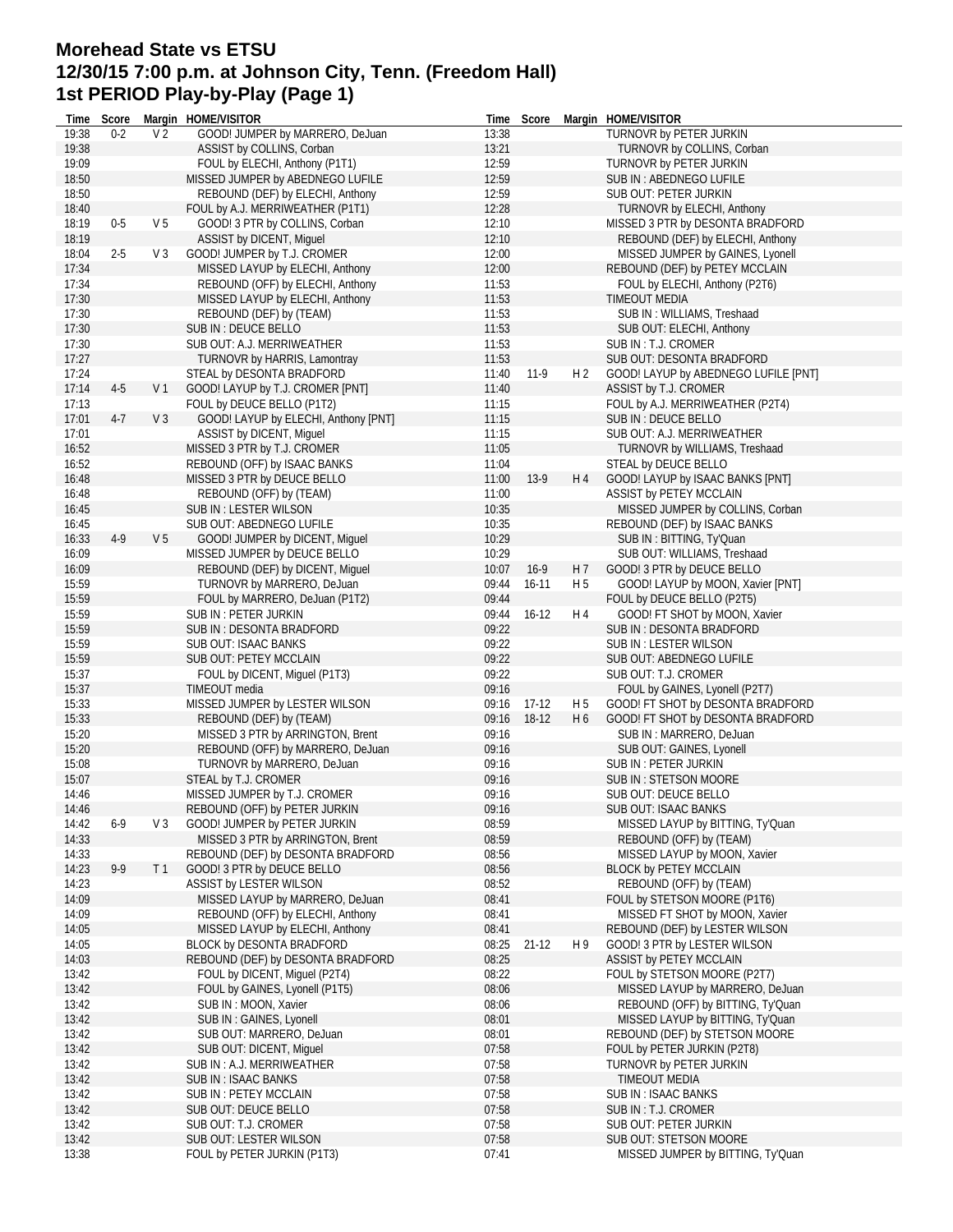## **Morehead State vs ETSU 12/30/15 7:00 p.m. at Johnson City, Tenn. (Freedom Hall) 1st PERIOD Play-by-Play (Page 2)**

| Time           | Score     |                | Margin HOME/VISITOR                                                   |                | Time Score             |                | Margin HOME/VISITOR |                     |                               |                                                                        |              |       |
|----------------|-----------|----------------|-----------------------------------------------------------------------|----------------|------------------------|----------------|---------------------|---------------------|-------------------------------|------------------------------------------------------------------------|--------------|-------|
| 07:41          |           |                | REBOUND (DEF) by ISAAC BANKS                                          | 01:17          |                        |                |                     |                     | SUB IN: COLLINS, Corban       |                                                                        |              |       |
| 07:25          | $23-12$   | H 11           | GOOD! JUMPER by T.J. CROMER                                           | 01:17          |                        |                |                     |                     | SUB IN: BEAMON, Ronnye        |                                                                        |              |       |
| 07:12          | 23-14     | H 9            | GOOD! JUMPER by MOON, Xavier                                          | 01:17          |                        |                |                     |                     | SUB OUT: HARRIS, Lamontray    |                                                                        |              |       |
| 06:46          |           |                | TURNOVR by T.J. CROMER                                                | 01:17          |                        |                |                     |                     | SUB OUT: BITTING, Ty'Quan     |                                                                        |              |       |
| 06:45          |           |                | STEAL by MARRERO, DeJuan                                              | 01:17          |                        |                |                     | SUB IN: ISAAC BANKS |                               |                                                                        |              |       |
| 06:43          |           |                | TURNOVR by MARRERO, DeJuan                                            | 01:17          |                        |                |                     |                     | SUB OUT: NIGEL HOLLEY         |                                                                        |              |       |
| 06:42          |           |                | STEAL by DESONTA BRADFORD                                             | 01:03          |                        |                |                     |                     | FOUL by T.J. CROMER (P2T11)   |                                                                        |              |       |
| 06:23<br>06:23 |           |                | MISSED 3 PTR by T.J. CROMER                                           | 01:03<br>01:03 | $37 - 20$<br>$37 - 21$ | H 17<br>H 16   |                     |                     |                               | GOOD! FT SHOT by ARRINGTON, Brent<br>GOOD! FT SHOT by ARRINGTON, Brent |              |       |
| 06:04          |           |                | REBOUND (DEF) by BITTING, Ty'Quan<br>MISSED JUMPER by MARRERO, DeJuan | 01:03          |                        |                |                     |                     | SUB IN: LESTER WILSON         |                                                                        |              |       |
| 06:04          |           |                | REBOUND (OFF) by MARRERO, DeJuan                                      | 01:03          |                        |                |                     |                     | SUB IN: STETSON MOORE         |                                                                        |              |       |
| 05:57          | 23-16     | H <sub>7</sub> | GOOD! LAYUP by BITTING, Ty'Quan [PNT]                                 | 01:03          |                        |                |                     |                     | SUB OUT: T.J. CROMER          |                                                                        |              |       |
| 05:36          | $25-16$   | H 9            | GOOD! LAYUP by ISAAC BANKS [PNT]                                      | 01:03          |                        |                |                     |                     | SUB OUT: ABEDNEGO LUFILE      |                                                                        |              |       |
| 05:36          |           |                | ASSIST by T.J. CROMER                                                 | 00:44          | 39-21                  | H 18           |                     |                     |                               | GOOD! JUMPER by DESONTA BRADFORD                                       |              |       |
| 05:16          | 25-18     | H 7            | GOOD! JUMPER by ARRINGTON, Brent                                      | 00:36          |                        |                |                     |                     | FOUL by ISAAC BANKS (P1T12)   |                                                                        |              |       |
| 04:48          |           |                | FOUL by BITTING, Ty'Quan (P1T8)                                       | 00:36          |                        |                |                     |                     |                               | MISSED FT SHOT by BEAMON, Ronnye                                       |              |       |
| 04:48          |           |                | MISSED FT SHOT by ISAAC BANKS                                         | 00:36          |                        |                |                     |                     | REBOUND (OFF) by (DEADBALL)   |                                                                        |              |       |
| 04:48          |           |                | REBOUND (OFF) by (DEADBALL)                                           | 00:36          |                        |                |                     |                     | SUB IN : NIGEL HOLLEY         |                                                                        |              |       |
| 04:48          | $26 - 18$ | H 8            | GOOD! FT SHOT by ISAAC BANKS                                          | 00:36          |                        |                |                     |                     | SUB OUT: ISAAC BANKS          |                                                                        |              |       |
| 04:48          |           |                | SUB IN: HARRIS, Lamontray                                             | 00:31          |                        |                |                     |                     |                               | MISSED FT SHOT by BEAMON, Ronnye                                       |              |       |
| 04:48          |           |                | SUB OUT: BITTING, Ty'Quan                                             | 00:31          |                        |                |                     |                     |                               | REBOUND (DEF) by DESONTA BRADFORD                                      |              |       |
| 04:48          |           |                | <b>SUB IN: NIGEL HOLLEY</b>                                           | 00:05          |                        |                |                     |                     | MISSED 3 PTR by LESTER WILSON |                                                                        |              |       |
| 04:48          |           |                | SUB IN : ABEDNEGO LUFILE                                              | 00:05          |                        |                |                     |                     |                               | REBOUND (DEF) by ARRINGTON, Brent                                      |              |       |
| 04:48          |           |                | <b>SUB OUT: ISAAC BANKS</b>                                           |                |                        |                |                     |                     |                               |                                                                        |              |       |
| 04:48          |           |                | SUB OUT: LESTER WILSON                                                |                |                        |                |                     | In                  | Off                           | 2nd                                                                    | Fast         |       |
| 04:36          |           |                | FOUL by T.J. CROMER (P1T9)                                            |                |                        |                | 1st period-only     | Paint               | T/O                           | Chance                                                                 | <b>Break</b> | Bench |
| 04:36          | 26-19     | H 7            | GOOD! FT SHOT by MOON, Xavier                                         |                |                        | Morehead State |                     | 6                   | 0                             | 4                                                                      | 0            | 8     |
| 04:36          |           |                | MISSED FT SHOT by MOON, Xavier                                        |                |                        |                | ETSU                | 10                  | 8                             | $\overline{2}$                                                         | 0            | 17    |
| 04:36          |           |                | REBOUND (DEF) by NIGEL HOLLEY                                         |                |                        |                |                     |                     |                               |                                                                        |              |       |
| 04:19          |           |                | MISSED LAYUP by ABEDNEGO LUFILE                                       |                |                        |                |                     |                     |                               |                                                                        |              |       |
| 04:19          |           |                | REBOUND (DEF) by MARRERO, DeJuan                                      |                |                        |                |                     |                     |                               |                                                                        |              |       |
| 04:07<br>04:07 |           |                | MISSED 3 PTR by COLLINS, Corban                                       |                |                        |                |                     |                     |                               |                                                                        |              |       |
| 03:42          |           |                | REBOUND (OFF) by MOON, Xavier<br>MISSED LAYUP by COLLINS, Corban      |                |                        |                |                     |                     |                               |                                                                        |              |       |
| 03:42          |           |                | <b>BLOCK by NIGEL HOLLEY</b>                                          |                |                        |                |                     |                     |                               |                                                                        |              |       |
| 03:39          |           |                | REBOUND (DEF) by T.J. CROMER                                          |                |                        |                |                     |                     |                               |                                                                        |              |       |
| 03:35          | 28-19     | H 9            | GOOD! LAYUP by ABEDNEGO LUFILE [PNT]                                  |                |                        |                |                     |                     |                               |                                                                        |              |       |
| 03:35          |           |                | ASSIST by T.J. CROMER                                                 |                |                        |                |                     |                     |                               |                                                                        |              |       |
| 03:17          |           |                | FOUL by NIGEL HOLLEY (P1T10)                                          |                |                        |                |                     |                     |                               |                                                                        |              |       |
| 03:17          |           |                | TIMEOUT media                                                         |                |                        |                |                     |                     |                               |                                                                        |              |       |
| 03:17          |           |                | MISSED FT SHOT by MARRERO, DeJuan                                     |                |                        |                |                     |                     |                               |                                                                        |              |       |
| 03:17          |           |                | REBOUND (OFF) by (DEADBALL)                                           |                |                        |                |                     |                     |                               |                                                                        |              |       |
| 03:17          |           |                | MISSED FT SHOT by MARRERO, DeJuan                                     |                |                        |                |                     |                     |                               |                                                                        |              |       |
| 03:17          |           |                | REBOUND (DEF) by ABEDNEGO LUFILE                                      |                |                        |                |                     |                     |                               |                                                                        |              |       |
| 03:17          |           |                | FOUL by ARRINGTON, Brent (P1T9)                                       |                |                        |                |                     |                     |                               |                                                                        |              |       |
| 03:17          | 29-19     | H 10           | GOOD! FT SHOT by ABEDNEGO LUFILE                                      |                |                        |                |                     |                     |                               |                                                                        |              |       |
| 03:17          | 30-19     |                | H 11 GOOD! FT SHOT by ABEDNEGO LUFILE                                 |                |                        |                |                     |                     |                               |                                                                        |              |       |
| 03:17          |           |                | SUB IN: BITTING, Ty'Quan                                              |                |                        |                |                     |                     |                               |                                                                        |              |       |
| 03:17          |           |                | SUB OUT: COLLINS, Corban                                              |                |                        |                |                     |                     |                               |                                                                        |              |       |
| 03:03          |           |                | TURNOVR by HARRIS, Lamontray                                          |                |                        |                |                     |                     |                               |                                                                        |              |       |
| 03:01          |           |                | STEAL by PETEY MCCLAIN                                                |                |                        |                |                     |                     |                               |                                                                        |              |       |
| 02:58          |           |                | FOUL by MOON, Xavier (P1T10)                                          |                |                        |                |                     |                     |                               |                                                                        |              |       |
| 02:58          | 31-19     | H 12           | GOOD! FT SHOT by T.J. CROMER                                          |                |                        |                |                     |                     |                               |                                                                        |              |       |
| 02:58          | 32-19     | H 13           | GOOD! FT SHOT by T.J. CROMER                                          |                |                        |                |                     |                     |                               |                                                                        |              |       |
| 02:47<br>02:47 |           |                | MISSED JUMPER by MOON, Xavier<br>REBOUND (OFF) by ARRINGTON, Brent    |                |                        |                |                     |                     |                               |                                                                        |              |       |
| 02:32          |           |                | MISSED 3 PTR by HARRIS, Lamontray                                     |                |                        |                |                     |                     |                               |                                                                        |              |       |
| 02:32          |           |                | REBOUND (DEF) by (TEAM)                                               |                |                        |                |                     |                     |                               |                                                                        |              |       |
| 02:15          |           |                | TIMEOUT 30sec                                                         |                |                        |                |                     |                     |                               |                                                                        |              |       |
| 02:05          | 34-19     | H 15           | GOOD! JUMPER by DESONTA BRADFORD                                      |                |                        |                |                     |                     |                               |                                                                        |              |       |
| 01:45          |           |                | MISSED JUMPER by HARRIS, Lamontray                                    |                |                        |                |                     |                     |                               |                                                                        |              |       |
| 01:45          |           |                | REBOUND (OFF) by MARRERO, DeJuan                                      |                |                        |                |                     |                     |                               |                                                                        |              |       |
| 01:40          |           |                | TURNOVR by MARRERO, DeJuan                                            |                |                        |                |                     |                     |                               |                                                                        |              |       |
| 01:25          |           |                | TURNOVR by ABEDNEGO LUFILE                                            |                |                        |                |                     |                     |                               |                                                                        |              |       |
| 01:25          |           |                | STEAL by MARRERO, DeJuan                                              |                |                        |                |                     |                     |                               |                                                                        |              |       |
| 01:25          |           |                | MISSED LAYUP by ARRINGTON, Brent                                      |                |                        |                |                     |                     |                               |                                                                        |              |       |
| 01:25          |           |                | REBOUND (DEF) by T.J. CROMER                                          |                |                        |                |                     |                     |                               |                                                                        |              |       |
| 01:20          | 37-19     | H 18           | GOOD! 3 PTR by T.J. CROMER                                            |                |                        |                |                     |                     |                               |                                                                        |              |       |
| 01:20          |           |                | ASSIST by PETEY MCCLAIN                                               |                |                        |                |                     |                     |                               |                                                                        |              |       |
| 01:17          |           |                | TIMEOUT 30sec                                                         |                |                        |                |                     |                     |                               |                                                                        |              |       |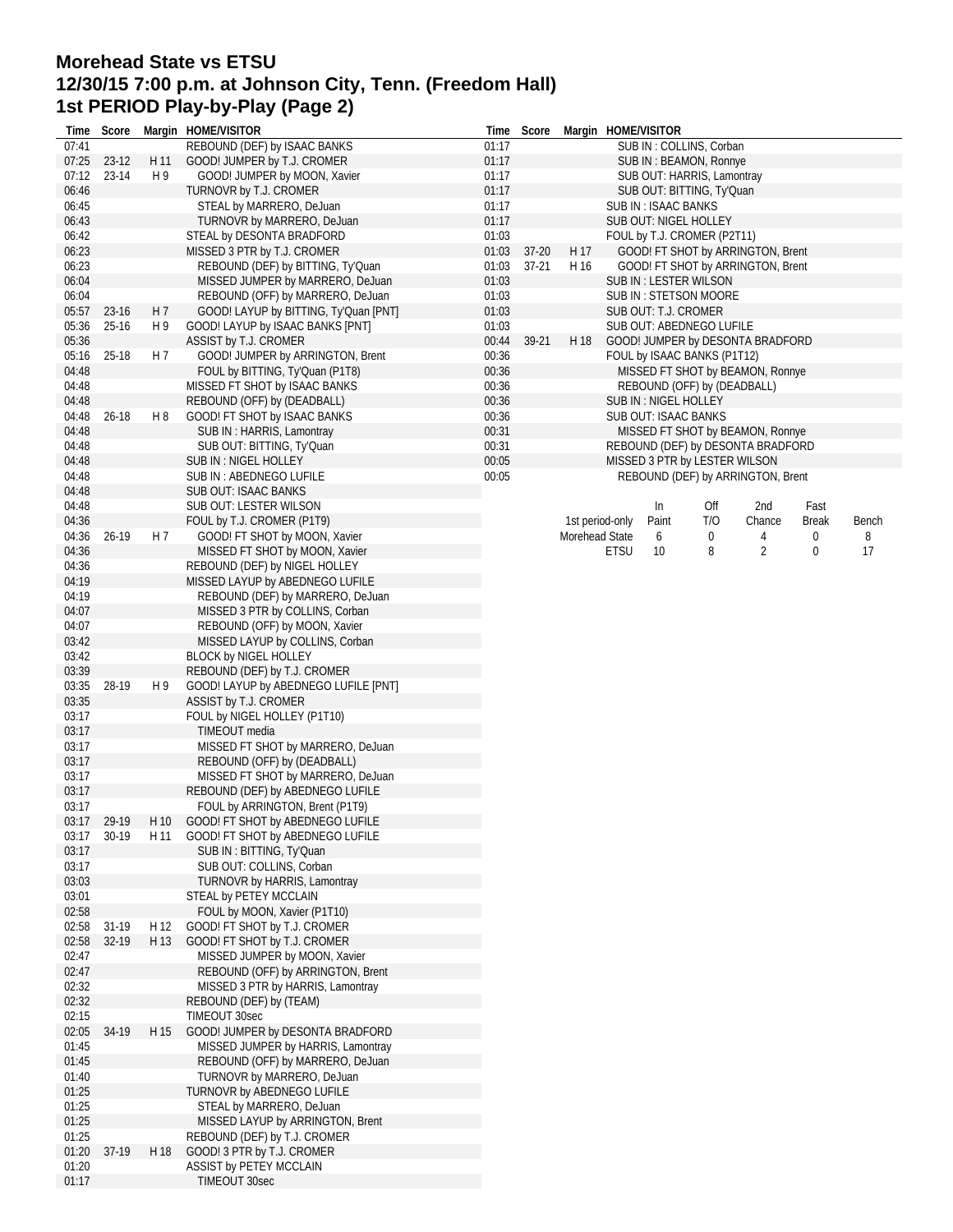## **Morehead State vs ETSU 12/30/15 7:00 p.m. at Johnson City, Tenn. (Freedom Hall) 2nd PERIOD Play-by-Play (Page 1)**

| Time  | Score       |      | Margin HOME/VISITOR                  |       | Time Score  |      | Margin HOME/VISITOR                    |
|-------|-------------|------|--------------------------------------|-------|-------------|------|----------------------------------------|
| 19:36 | 41-21       | H 20 | GOOD! LAYUP by T.J. CROMER [PNT]     | 13:17 | 53-34       | H 19 | GOOD! LAYUP by DEUCE BELLO [PNT]       |
| 19:36 |             |      | FOUL by ELECHI, Anthony (P3T1)       | 13:17 |             |      | FOUL by ARRINGTON, Brent (P3T5)        |
| 19:36 | 42-21       | H 21 | GOOD! FT SHOT by T.J. CROMER         | 13:17 | 54-34       | H 20 | GOOD! FT SHOT by DEUCE BELLO           |
| 19:16 | $42 - 23$   | H 19 | GOOD! JUMPER by ELECHI, Anthony      | 13:07 |             |      | MISSED 3 PTR by ARRINGTON, Brent       |
| 18:55 |             |      | MISSED JUMPER by ISAAC BANKS         | 13:07 |             |      | REBOUND (DEF) by ABEDNEGO LUFILE       |
| 18:55 |             |      | REBOUND (DEF) by ELECHI, Anthony     | 12:58 | 56-34       | H 22 | GOOD! LAYUP by DESONTA BRADFORD [PNT]  |
| 18:49 |             |      | MISSED LAYUP by DICENT, Miquel       | 12:58 |             |      | FOUL by ARRINGTON, Brent (P4T6)        |
| 18:49 |             |      |                                      | 12:58 |             |      |                                        |
|       |             |      | REBOUND (OFF) by (TEAM)              |       |             |      | ASSIST by PETEY MCCLAIN                |
| 18:45 | 42-25       | H 17 | GOOD! LAYUP by MARRERO, DeJuan [PNT] | 12:58 |             |      | MISSED FT SHOT by DESONTA BRADFORD     |
| 18:45 |             |      | ASSIST by COLLINS, Corban            | 12:58 |             |      | REBOUND (OFF) by ABEDNEGO LUFILE       |
| 18:26 |             |      | MISSED 3 PTR by T.J. CROMER          | 12:58 |             |      | SUB IN: COLLINS, Corban                |
| 18:26 |             |      | REBOUND (DEF) by COLLINS, Corban     | 12:58 |             |      | SUB OUT: ARRINGTON, Brent              |
| 18:12 | 42-27       | H 15 | GOOD! LAYUP by MARRERO, DeJuan [PNT] | 12:54 |             |      | TURNOVR by ABEDNEGO LUFILE             |
| 17:51 |             |      | TURNOVR by A.J. MERRIWEATHER         | 12:54 |             |      | FOUL by ABEDNEGO LUFILE (P1T4)         |
| 17:51 |             |      | FOUL by A.J. MERRIWEATHER (P3T1)     | 12:52 |             |      | STEAL by DICENT, Miguel                |
| 17:51 |             |      | SUB IN: LESTER WILSON                | 12:48 |             |      | MISSED 3 PTR by DICENT, Miquel         |
| 17:51 |             |      | SUB IN : PETER JURKIN                | 12:48 |             |      | REBOUND (DEF) by (TEAM)                |
| 17:51 |             |      | SUB OUT: ISAAC BANKS                 | 12:32 |             |      | MISSED LAYUP by PETER JURKIN           |
| 17:51 |             |      | SUB OUT: ABEDNEGO LUFILE             | 12:32 |             |      | BLOCK by MARRERO, DeJuan               |
| 17:50 | 42-29       | H 13 | GOOD! LAYUP by ELECHI, Anthony [PNT] | 12:29 |             |      | REBOUND (DEF) by DICENT, Miguel        |
| 17:46 |             |      | FOUL by PETER JURKIN (P3T2)          | 12:13 |             |      | MISSED 3 PTR by COLLINS, Corban        |
| 17:38 | 42-30       | H 12 | GOOD! FT SHOT by ELECHI, Anthony     | 12:13 |             |      | REBOUND (DEF) by PETEY MCCLAIN         |
| 17:13 | 44-30       | H 14 | GOOD! JUMPER by A.J. MERRIWEATHER    | 12:04 |             |      | TURNOVR by PETEY MCCLAIN               |
| 16:45 | 44-32       | H 12 | GOOD! LAYUP by ELECHI, Anthony [PNT] | 12:03 |             |      | STEAL by COLLINS, Corban               |
| 16:29 |             |      |                                      | 11:59 | 56-36       | H 20 |                                        |
|       |             |      | MISSED 3 PTR by LESTER WILSON        |       |             |      | GOOD! LAYUP by MOON, Xavier [FB/PNT]   |
| 16:29 |             |      | REBOUND (OFF) by T.J. CROMER         | 11:59 |             |      | ASSIST by COLLINS, Corban              |
| 16:24 |             |      | MISSED 3 PTR by T.J. CROMER          | 11:31 |             |      | TURNOVR by DEUCE BELLO                 |
| 16:24 |             |      | REBOUND (OFF) by A.J. MERRIWEATHER   | 11:30 |             |      | STEAL by COLLINS, Corban               |
| 16:09 | 47-32       | H 15 | GOOD! 3 PTR by LESTER WILSON         | 11:25 |             |      | MISSED 3 PTR by MOON, Xavier           |
| 16:09 |             |      | ASSIST by PETEY MCCLAIN              | 11:25 |             |      | REBOUND (OFF) by (TEAM)                |
| 16:01 |             |      | FOUL TECHNCL by the bench            | 11:22 |             |      | <b>TIMEOUT MEDIA</b>                   |
| 16:01 | 48-32       | H 16 | GOOD! FT SHOT by T.J. CROMER         | 11:22 |             |      | SUB IN: BEAMON, Ronnye                 |
| 16:01 | 49-32       | H 17 | GOOD! FT SHOT by T.J. CROMER         | 11:22 |             |      | SUB OUT: DICENT, Miguel                |
| 16:01 |             |      | SUB IN: DESONTA BRADFORD             | 11:22 |             |      | SUB IN: T.J. CROMER                    |
| 16:01 |             |      | SUB IN : ISAAC BANKS                 | 11:22 |             |      | SUB IN : LESTER WILSON                 |
| 16:01 |             |      | SUB IN : DEUCE BELLO                 | 11:22 |             |      | SUB IN : NIGEL HOLLEY                  |
| 16:01 |             |      | SUB OUT: A.J. MERRIWEATHER           | 11:22 |             |      | SUB IN : A.J. MERRIWEATHER             |
| 16:01 |             |      | SUB OUT: PETEY MCCLAIN               | 11:22 |             |      | SUB OUT: PETER JURKIN                  |
| 16:01 |             |      | SUB OUT: PETER JURKIN                | 11:22 |             |      | SUB OUT: DESONTA BRADFORD              |
| 15:48 |             |      | <b>TURNOVR by ARRINGTON, Brent</b>   | 11:22 |             |      | <b>SUB OUT: DEUCE BELLO</b>            |
| 15:48 |             |      | <b>TIMEOUT MEDIA</b>                 | 11:22 |             |      | SUB OUT: ABEDNEGO LUFILE               |
| 15:35 |             |      | FOUL by MARRERO, DeJuan (P2T2)       | 11:14 |             |      | MISSED JUMPER by ELECHI, Anthony       |
| 15:35 | 50-32       | H 18 | GOOD! FT SHOT by DEUCE BELLO         | 11:14 |             |      | REBOUND (DEF) by T.J. CROMER           |
| 15:35 | 51-32       | H 19 | GOOD! FT SHOT by DEUCE BELLO         | 10:54 |             |      | MISSED JUMPER by LESTER WILSON         |
| 15:27 |             |      | FOUL by ISAAC BANKS (P2T3)           | 10:54 |             |      | REBOUND (DEF) by MOON, Xavier          |
|       |             |      |                                      |       |             |      | GOOD! LAYUP by ELECHI, Anthony [PNT]   |
|       | 15:12 51-34 |      | H 17 GOOD! JUMPER by MARRERO, DeJuan |       | 10:41 56-38 | H 18 |                                        |
| 15:12 |             |      | ASSIST by COLLINS, Corban            | 10:23 |             |      | MISSED 3 PTR by LESTER WILSON          |
| 14:38 |             |      | MISSED 3 PTR by T.J. CROMER          | 10:23 |             |      | REBOUND (DEF) by COLLINS, Corban       |
| 14:38 |             |      | REBOUND (DEF) by MARRERO, DeJuan     | 09:55 |             |      | FOUL by NIGEL HOLLEY (P2T5)            |
| 14:19 |             |      | MISSED 3 PTR by COLLINS, Corban      | 09:55 |             |      | MISSED 3 PTR by COLLINS, Corban        |
| 14:19 |             |      | REBOUND (DEF) by LESTER WILSON       | 09:55 |             |      | REBOUND (OFF) by BITTING, Ty'Quan      |
| 14:05 |             |      | FOUL by MARRERO, DeJuan (P3T3)       | 09:55 | 56-40       | H 16 | GOOD! TIP-IN by BITTING, Ty'Quan [PNT] |
| 14:05 |             |      | MISSED FT SHOT by ISAAC BANKS        | 09:55 |             |      | SUB IN: BITTING, Ty'Quan               |
| 14:05 |             |      | REBOUND (OFF) by (DEADBALL)          | 09:55 |             |      | SUB OUT: ELECHI, Anthony               |
| 14:05 |             |      | MISSED FT SHOT by ISAAC BANKS        | 09:54 |             |      | FOUL by BEAMON, Ronnye (P1T7)          |
| 14:05 |             |      | REBOUND (OFF) by (TEAM)              | 09:16 | 57-40       | H 17 | GOOD! FT SHOT by PETEY MCCLAIN         |
| 13:50 |             |      | MISSED 3 PTR by LESTER WILSON        | 09:16 |             |      | MISSED FT SHOT by PETEY MCCLAIN        |
| 13:50 |             |      | REBOUND (DEF) by DICENT, Miguel      | 09:16 |             |      | REBOUND (DEF) by BEAMON, Ronnye        |
| 13:40 |             |      | TURNOVR by ELECHI, Anthony           | 09:16 |             |      | SUB IN : ABEDNEGO LUFILE               |
| 13:39 |             |      | STEAL by DEUCE BELLO                 | 09:16 |             |      | SUB IN : ISAAC BANKS                   |
| 13:39 |             |      | FOUL by ARRINGTON, Brent (P2T4)      | 09:16 |             |      | SUB OUT: LESTER WILSON                 |
| 13:39 |             |      | SUB IN: ABEDNEGO LUFILE              | 09:16 |             |      | SUB OUT: NIGEL HOLLEY                  |
| 13:39 |             |      | SUB OUT: LESTER WILSON               | 08:57 |             |      | MISSED 3 PTR by COLLINS, Corban        |
| 13:22 |             |      | SUB IN: MOON, Xavier                 | 08:57 |             |      | REBOUND (DEF) by ISAAC BANKS           |
| 13:22 |             |      | SUB OUT: COLLINS, Corban             | 08:47 |             |      | FOUL by COLLINS, Corban (P1T8)         |
| 13:22 |             |      | SUB IN : PETER JURKIN                | 08:47 |             |      | MISSED FT SHOT by T.J. CROMER          |
| 13:22 |             |      |                                      | 08:47 |             |      | REBOUND (OFF) by (DEADBALL)            |
|       |             |      | SUB IN : PETEY MCCLAIN               |       |             |      |                                        |
| 13:22 |             |      | SUB OUT: T.J. CROMER                 | 08:47 | 58-40       | H 18 | GOOD! FT SHOT by T.J. CROMER           |
| 13:22 |             |      | SUB OUT: ISAAC BANKS                 |       |             |      |                                        |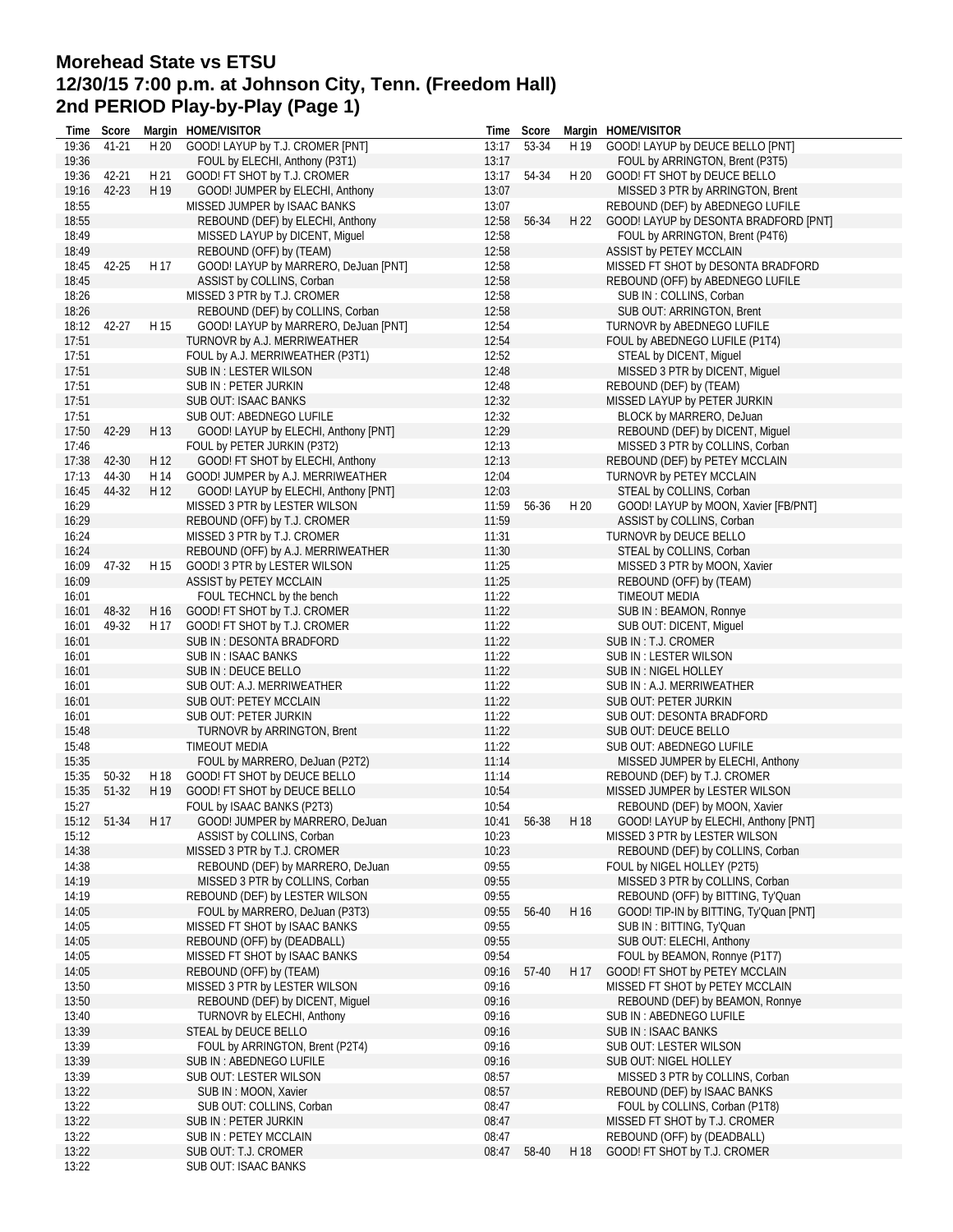## **Morehead State vs ETSU 12/30/15 7:00 p.m. at Johnson City, Tenn. (Freedom Hall) 2nd PERIOD Play-by-Play (Page 2)**

|       | Time Score  |      | Margin HOME/VISITOR                                              |                | Time Score |                | Margin HOME/VISITOR                              |
|-------|-------------|------|------------------------------------------------------------------|----------------|------------|----------------|--------------------------------------------------|
| 08:32 | 58-42       | H 16 | GOOD! LAYUP by MARRERO, DeJuan [PNT]                             | 03:01          |            |                | TIMEOUT MEDIA                                    |
| 08:19 |             |      | TURNOVR by ISAAC BANKS                                           | 03:01          |            |                | SUB IN: A.J. MERRIWEATHER                        |
| 08:19 |             |      | FOUL by ISAAC BANKS (P3T6)                                       | 03:01          |            |                | SUB OUT: DEUCE BELLO                             |
| 08:09 |             |      | MISSED JUMPER by COLLINS, Corban                                 | 02:48          |            |                | TURNOVR by MOON, Xavier                          |
| 08:09 |             |      | REBOUND (DEF) by (TEAM)                                          | 02:46          |            |                | STEAL by T.J. CROMER                             |
| 07:41 |             |      | MISSED 3 PTR by A.J. MERRIWEATHER                                | 02:28          |            |                | MISSED LAYUP by ABEDNEGO LUFILE                  |
| 07:41 |             |      | REBOUND (DEF) by MARRERO, DeJuan                                 | 02:28          |            |                | BLOCK by MARRERO, DeJuan                         |
| 07:40 |             |      | FOUL by ABEDNEGO LUFILE (P2T7)                                   | 02:26          |            |                | REBOUND (OFF) by ABEDNEGO LUFILE                 |
| 07:40 |             |      | TIMEOUT media                                                    | 02:24          |            |                | MISSED LAYUP by ABEDNEGO LUFILE                  |
| 07:40 |             |      | MISSED FT SHOT by MARRERO, DeJuan                                | 02:24          |            |                | BLOCK by MARRERO, DeJuan                         |
| 07:40 |             |      | REBOUND (OFF) by DICENT, Miquel                                  | 02:20          |            |                | REBOUND (DEF) by MARRERO, DeJuan                 |
| 07:40 |             |      | SUB IN: ELECHI, Anthony                                          | 02:10          |            |                | MISSED 3 PTR by COLLINS, Corban                  |
| 07:40 |             |      | SUB IN : DICENT, Miquel                                          | 02:10          |            |                | REBOUND (DEF) by ISAAC BANKS                     |
| 07:40 |             |      | SUB OUT: BEAMON, Ronnye                                          | 01:41          |            |                | MISSED JUMPER by T.J. CROMER                     |
| 07:40 |             |      | SUB OUT: BITTING, Ty'Quan                                        | 01:41          |            |                | REBOUND (OFF) by A.J. MERRIWEATHER               |
| 07:39 |             |      | FOUL by ISAAC BANKS (P4T8)                                       | 01:09          | 68-58      | H 10           | GOOD! JUMPER by T.J. CROMER [PNT]                |
| 07:39 |             |      | MISSED FT SHOT by DICENT, Miquel                                 | 01:04          |            |                | FOUL by BITTING, Ty'Quan (P2T12)                 |
| 07:39 |             |      | REBOUND (OFF) by (DEADBALL)                                      | 01:04          | 69-58      | H 11           | GOOD! FT SHOT by T.J. CROMER                     |
| 07:39 | 58-43       | H 15 |                                                                  |                |            |                |                                                  |
| 07:39 |             |      | GOOD! FT SHOT by DICENT, Miguel<br><b>SUB IN: TORIANO STOKES</b> | 01:04          |            |                | SUB IN: ARRINGTON, Brent                         |
|       |             |      | SUB OUT: ISAAC BANKS                                             | 01:04          |            |                | SUB IN: ELECHI, Anthony                          |
| 07:39 |             |      |                                                                  | 01:04          |            |                | SUB OUT: BITTING, Ty'Quan                        |
| 07:30 |             |      | FOUL by DICENT, Miguel (P3T9)                                    | 01:04          |            |                | SUB OUT: DICENT, Miguel                          |
| 07:25 | 59-43       | H 16 | GOOD! FT SHOT by PETEY MCCLAIN                                   | 01:02          |            |                | MISSED 3 PTR by MOON, Xavier                     |
| 07:25 |             |      | MISSED FT SHOT by PETEY MCCLAIN                                  | 01:02          |            |                | REBOUND (OFF) by ARRINGTON, Brent                |
| 07:25 |             |      | REBOUND (DEF) by MARRERO, DeJuan                                 | 00:57          |            |                | FOUL by ISAAC BANKS (P5T10)                      |
| 07:04 | 59-45       | H 14 | GOOD! JUMPER by COLLINS, Corban                                  | 00:57          | 69-59      | H 10           | GOOD! FT SHOT by ELECHI, Anthony                 |
| 06:36 |             |      | FOUL by ELECHI, Anthony (P4T10)                                  | 00:57          | 69-60      | H 9            | GOOD! FT SHOT by ELECHI, Anthony                 |
| 06:36 | 60-45       | H 15 | GOOD! FT SHOT by A.J. MERRIWEATHER                               | 00:57          |            |                | SUB IN: BEAMON, Ronnye                           |
| 06:36 | 61-45       | H 16 | GOOD! FT SHOT by A.J. MERRIWEATHER                               | 00:57          |            |                | SUB OUT: ELECHI, Anthony                         |
| 06:36 |             |      | SUB IN: BITTING, Ty'Quan                                         | 00:57          |            |                | SUB IN : PETER JURKIN                            |
| 06:36 |             |      | SUB OUT: ELECHI, Anthony                                         | 00:57          |            |                | SUB OUT: ISAAC BANKS                             |
| 06:36 |             |      | SUB IN: DESONTA BRADFORD                                         | 00:46          |            |                | FOUL by BEAMON, Ronnye (P2T13)                   |
| 06:36 |             |      | SUB IN : DEUCE BELLO                                             | 00:46          |            |                | MISSED FT SHOT by T.J. CROMER                    |
| 06:36 |             |      | SUB OUT: PETEY MCCLAIN                                           | 00:46          |            |                | REBOUND (OFF) by (DEADBALL)                      |
| 06:36 |             |      | SUB OUT: A.J. MERRIWEATHER                                       | 00:46          | 70-60      | H 10           | GOOD! FT SHOT by T.J. CROMER                     |
| 06:12 | 61-48       | H 13 | GOOD! 3 PTR by DICENT, Miguel                                    | 00:46          |            |                | SUB IN: ELECHI, Anthony                          |
| 06:12 |             |      | ASSIST by MARRERO, DeJuan                                        | 00:46          |            |                | SUB IN : DICENT, Miguel                          |
| 05:52 |             |      | FOUL by MOON, Xavier (P2T11)                                     | 00:46          |            |                | SUB OUT: BEAMON, Ronnye                          |
| 05:52 | 62-48       | H 14 | GOOD! FT SHOT by DEUCE BELLO                                     | 00:46          |            |                | SUB OUT: MARRERO, DeJuan                         |
| 05:52 |             |      | MISSED FT SHOT by DEUCE BELLO                                    | 00:40          |            |                | MISSED 3 PTR by ARRINGTON, Brent                 |
| 05:52 |             |      | REBOUND (DEF) by MOON, Xavier                                    | 00:40          |            |                | REBOUND (OFF) by (TEAM)                          |
| 05:35 |             |      | TURNOVR by MARRERO, DeJuan                                       | 00:30          |            |                | MISSED LAYUP by ARRINGTON, Brent                 |
| 05:33 |             |      | STEAL by DEUCE BELLO                                             | 00:30          |            |                | REBOUND (OFF) by ELECHI, Anthony                 |
| 05:30 |             |      | MISSED LAYUP by DEUCE BELLO                                      | 00:28          | 70-62      | H <sub>8</sub> | GOOD! LAYUP by ELECHI, Anthony [PNT]             |
| 05:30 |             |      | REBOUND (OFF) by TORIANO STOKES                                  | 00:28          |            |                | TIMEOUT 30sec                                    |
|       | 05:24 64-48 | H 16 | GOOD! DUNK by TORIANO STOKES [PNT]                               | 00:28          |            |                | SUB IN: BEAMON, Ronnye                           |
| 05:10 | 64-50       | H 14 | GOOD! LAYUP by BITTING, Ty'Quan [PNT]                            | 00:28          |            |                | SUB IN: MARRERO, DeJuan                          |
| 05:00 |             |      | ASSIST by MARRERO, DeJuan                                        | 00:28          |            |                | SUB OUT: ELECHI, Anthony                         |
|       |             |      |                                                                  |                |            |                |                                                  |
| 04:50 |             |      | TURNOVR by DESONTA BRADFORD<br>STEAL by COLLINS, Corban          | 00:28<br>00:28 |            |                | SUB OUT: DICENT, Miquel<br>SUB IN: LESTER WILSON |
| 04:48 |             |      |                                                                  |                |            |                |                                                  |
| 04:46 | 64-53       | H 11 | GOOD! 3 PTR by MOON, Xavier                                      | 00:28          |            |                | SUB OUT: PETER JURKIN                            |
| 04:46 |             |      | ASSIST by COLLINS, Corban                                        | 00:26          |            |                | TURNOVR by LESTER WILSON                         |
| 04:26 |             |      | TURNOVR by DEUCE BELLO                                           | 00:25          |            |                | STEAL by COLLINS, Corban                         |
| 04:26 |             |      | SUB IN : PETEY MCCLAIN                                           | 00:23          | 70-65      | H <sub>5</sub> | GOOD! 3 PTR by MOON, Xavier                      |
| 04:26 |             |      | SUB IN : ISAAC BANKS                                             | 00:23          |            |                | ASSIST by COLLINS, Corban                        |
| 04:26 |             |      | SUB OUT: TORIANO STOKES                                          | 00:22          |            |                | TIMEOUT 30sec                                    |
| 04:26 |             |      | SUB OUT: DESONTA BRADFORD                                        | 00:21          |            |                | FOUL by COLLINS, Corban (P2T14)                  |
| 04:18 | 64-55       | H 9  | GOOD! JUMPER by MOON, Xavier                                     | 00:21          | $71-65$    | H 6            | GOOD! FT SHOT by T.J. CROMER                     |
| 04:13 | 64-56       | H8   | GOOD! FT SHOT by MOON, Xavier                                    | 00:21          | 72-65      | H 7            | GOOD! FT SHOT by T.J. CROMER                     |
| 04:13 |             |      | FOUL by DEUCE BELLO (P3T9)                                       | 00:21          |            |                | SUB IN : DICENT, Miquel                          |
| 04:11 |             |      | ASSIST by COLLINS, Corban                                        | 00:21          |            |                | SUB OUT: BEAMON, Ronnye                          |
| 03:47 | 66-56       | H 10 | GOOD! LAYUP by T.J. CROMER [PNT]                                 | 00:21          |            |                | SUB IN : DESONTA BRADFORD                        |
| 03:35 |             |      | MISSED JUMPER by MOON, Xavier                                    | 00:21          |            |                | SUB OUT: ABEDNEGO LUFILE                         |
| 03:35 |             |      | REBOUND (OFF) by MARRERO, DeJuan                                 | 00:21          |            |                | SUB OUT: LESTER WILSON                           |
| 03:29 |             |      | MISSED LAYUP by MARRERO, DeJuan                                  | 00:17          | 72-68      | H 4            | GOOD! 3 PTR by MOON, Xavier                      |
| 03:29 |             |      | REBOUND (OFF) by MARRERO, DeJuan                                 | 00:17          |            |                | ASSIST by COLLINS, Corban                        |
| 03:26 | 66-58       | H8   | GOOD! LAYUP by MARRERO, DeJuan [PNT]                             | 00:14          |            |                | SUB IN: BEAMON, Ronnye                           |
| 03:02 |             |      | MISSED LAYUP by T.J. CROMER                                      | 00:14          |            |                | SUB OUT: DICENT, Miquel                          |
| 03:02 |             |      | REBOUND (OFF) by ABEDNEGO LUFILE                                 | 00:07          |            |                | FOUL by COLLINS, Corban (P3T15)                  |
| 03:01 |             |      | TURNOVR by ABEDNEGO LUFILE                                       |                |            |                |                                                  |